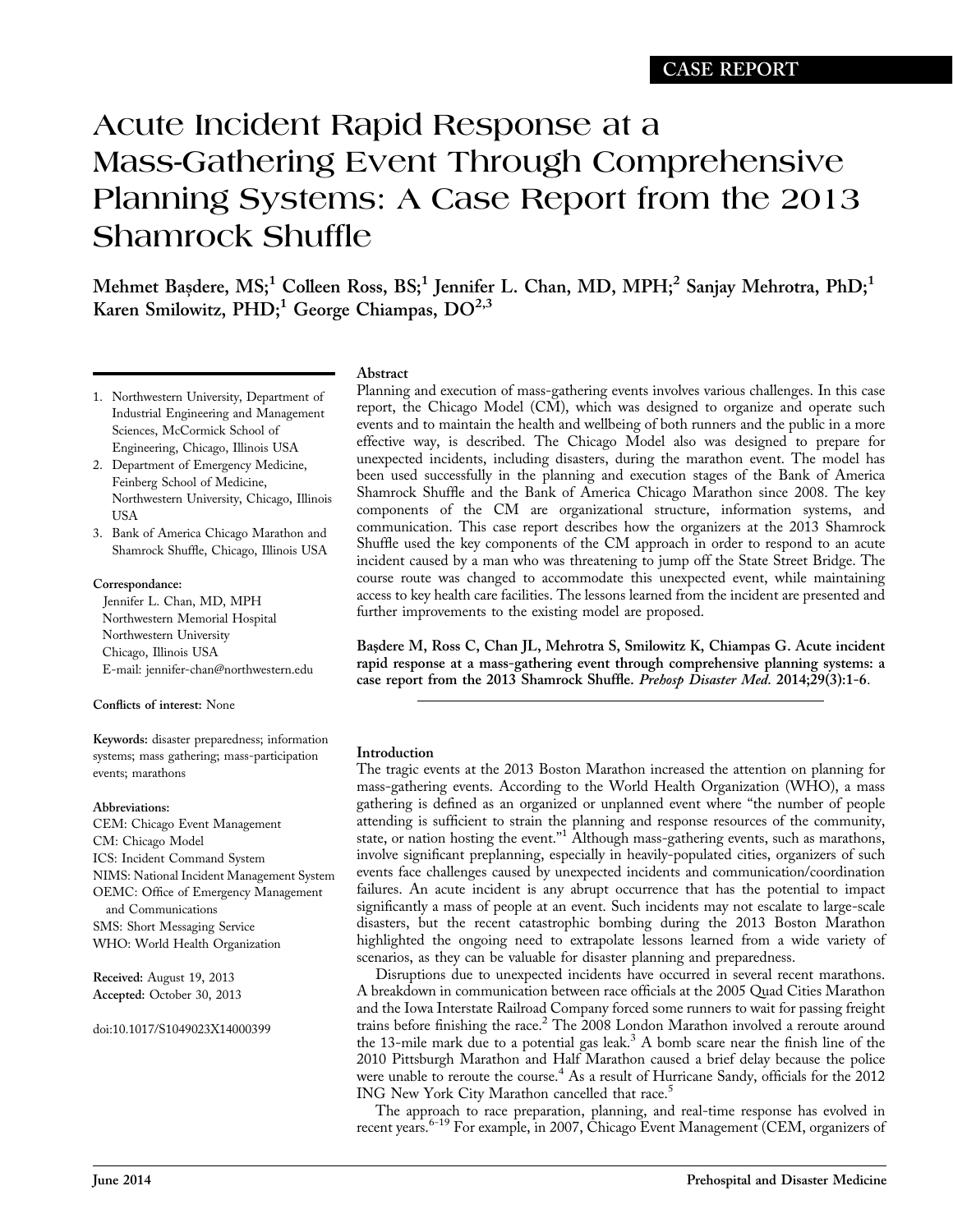the Chicago Marathon) cancelled the event midrace due to extreme weather conditions, where temperatures escalated to  $31^{\circ}$ C with high humidity. This decision required communication to those on the course (eg, runners, police officers, spectators, and medical aid station captains). However, there was confusion regarding the message communicated to "cancel the race."<sup>[20](#page-5-0)</sup> In response to these challenges, Chicago Marathon organizers established the Chicago Model (CM), which integrates organizational structure, information systems, and communication to enhance planning, preparation, and real-time response for massgathering events.

Since 2008, race officials have implemented the CM at Shamrock Shuffles and Chicago Marathons. The Bank of America Shamrock Shuffle 8 K (Shamrock Shuffle) is an annual Chicago road race with approximately  $60,000$  spectators.<sup>[21](#page-5-0)</sup> It is considered the world's largest road race for that distance.<sup>[22](#page-5-0)</sup> The race starts and finishes in Chicago's Grant Park, with a route that tours the downtown area. The race includes first time, charity, and elite runners, with more than 90% of participants from Chicago and surrounding suburbs.<sup>22</sup> In 2013, 33,285 runners finished the race. $^{23}$  $^{23}$  $^{23}$  The number of spectators often significantly exceeds the number of participant runners.

This case report describes the current operating approach, referred to as the Chicago Model, for the Chicago Marathon and the Shamrock Shuffle, and illustrates how this approach facilitated the response to an acute incident at the 2013 Shamrock Shuffle. Further, the insights from the incident are extended to planning of mass-gathering events generally and the role the CM can play for disaster preparedness for mass-participation events.

## Report

## The Chicago Model

Planning and execution stages of mass-gathering events, such as marathons, involve various challenges. Race organizers of the Chicago Marathon designed the CM to organize and operate such events more effectively; and to facilitate more flexible and dynamic responses in changing environments. The CM encompasses all agencies and resources involved in a mass-gathering event. The purpose of the CM is to create an environment where all agencies contribute to preplanning and execution, agreeing to their responsibilities in such a chaotic environment and achieving a shared mental model of responsibilities and information requirements.<sup>[20,24](#page-5-0)</sup> The CM has three key components described in detail in this section: organizational structure, information systems, and communication.

#### Organizational Structure

The CM uses the Incident Command System (ICS) to bring together a multitude of stakeholders integral to planning and running the event. The ICS is a top-down structure that has a predesignated chain of command with one incident commander to maintain a line of authority.[20](#page-5-0) Incident command systems, including the National Incident Management System (NIMS), are designed management approaches to incidents and large-scale disasters. This organizational structure enables coordinated planning and preparedness activities. This form of preparedness includes devising corresponding action plans for a wide range of potential scenarios. The ICS facilitates the potential planned execution of such actions among a large number of agencies (police and fire departments, the American Red Cross of Greater Chicago, the Office of Emergency Management and Communications (OEMC), the mayor's office of special events and marathon teams such as event weather update team, event medical information team and course management team).<sup>[25](#page-5-0)</sup> The CM also includes a physical structure on site for each event where the agencies share the same physical environment (Forward Command); this serves as the headquarters for communication and resource allocation.<sup>[25](#page-5-0)</sup> Being in the same physical environment enables more dynamic communications and improves relationships among different agencies, which accelerates the decision-making process.

#### Information Systems

The information systems of the CM ensure clear and timely flow of information, which allows decision makers to manage the event. Throughout the event, several agencies are responsible for collecting information from the course route and monitoring that data using information systems within Forward Command. Although there are a few different information systems, the organization within the CM system allows for collective information sharing in the physical, shared command space where dynamic decision making occurs.

The medical tracking system allows key stakeholders to monitor health care services and respond to needs in the field. For instance, the leaders in Forward Command can follow the state of all medical tents with this tracking system, which gives information regarding the runners arriving at those tents. The information system also provides surveillance for potential public health events. Meteorological data are collected on site in 15-minute intervals to predict and prepare for weather-related emergencies. The city's video surveillance system monitors for suspicious incidents on the course to provide early warning. The components of the information system coalesce in Forward Command where CM members can identify acute events, communicate for timely coordination of response, and make time-dependent decisions to mitigate negative outcomes.

#### Communication

The communication component is tightly tethered to information systems and organizational structure. The key to effective communication is creating physical and virtual spaces that bring information and people together, particularly engaging key people in leadership positions and building trust. Successful communication relies on an organizational structure that enables coordinated activities, ie, ICS. The information system provides infrastructure to communicate and the organizational structure provides guidelines on who should communicate with whom. In order to implement existing plans effectively and respond to incidents quickly, all agencies must know their responsibilities and should be able to work in collaboration with minimal communication. The CM brings together the leaders of all involved agencies to achieve this level of communication successfully under these conditions. Without fast and clear information flow regarding incidents, it is challenging for agencies to devise rapid responses. For this reason, Forward Command becomes the center of information during the entire event. For instance, all calls to the published emergency number for the Chicago Marathon and any 911 calls related to that event are forwarded to the Forward Command telemetry system, where a private ambulance company is responsible for handling those calls.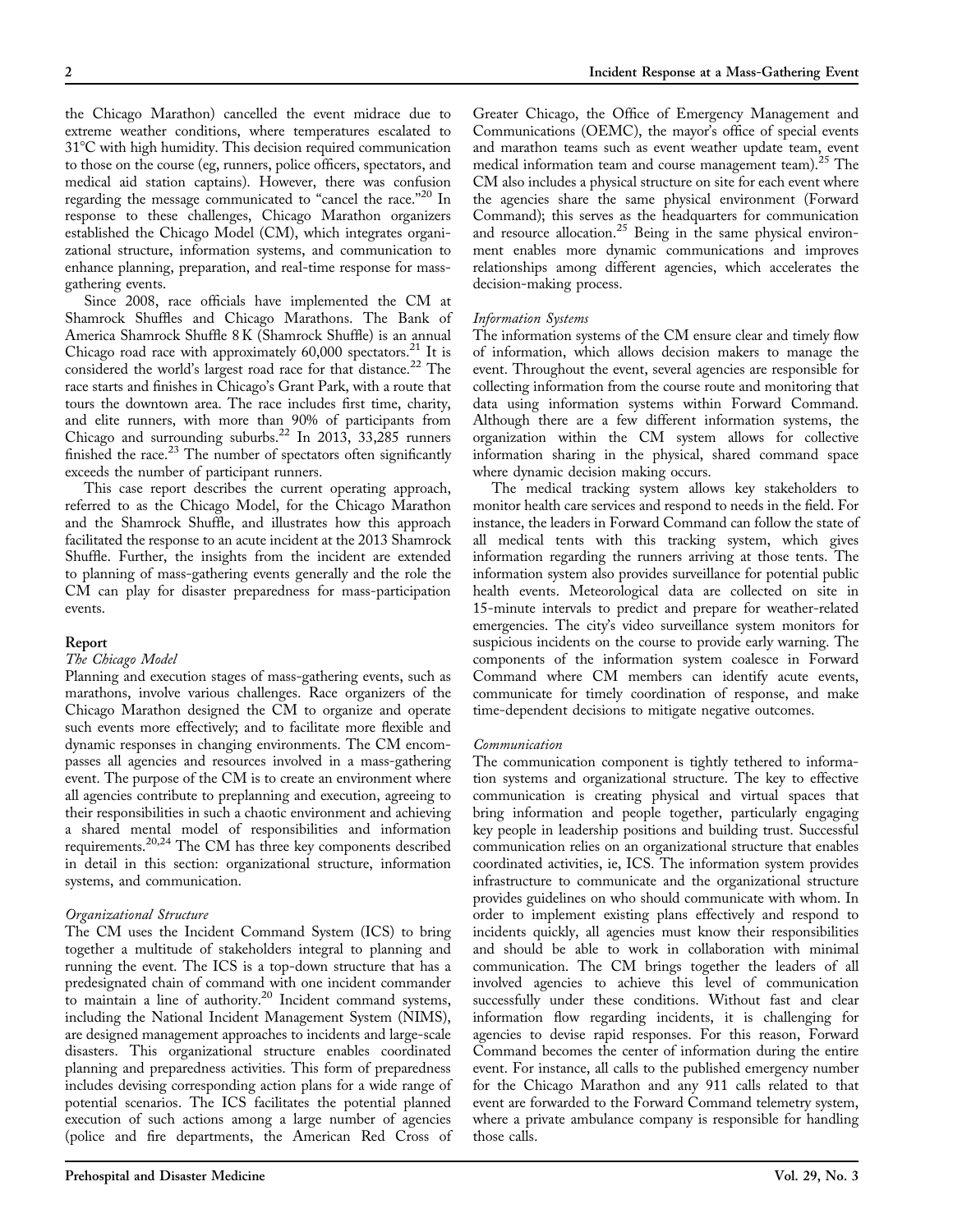

Figure 1. Timeline of the Incident in the 2013 Shamrock Shuffle

There are several important benefits to using this structure for the CM. The communication requirement among various agencies is minimal in the sense that it is more streamlined, efficient, and timely; resulting in a reduced number of duplicated tasks. This allows the agencies to focus more on the decisionmaking process rather than repeating the same procedures independently due to lack of communication. In case of an unexpected incident, all agencies decide and act together; so the responses are generated quickly and the agencies do not become confused about their responsibilities.

## Incident: 2013 Bank of America Shamrock Shuffle

Using the CM approach, organizers of the 2013 Shamrock Shuffle responded to an acute incident 100 minutes prior to the scheduled start. Figure 1 presents a detailed timeline of the events, from the initial alert to the start of the race. The incident was first identified when the Chicago Police received a call at 6:50 AM that a man was threatening to jump off the bridge at State Street.<sup>[26](#page-5-0)</sup> This bridge is located approximately one mile into the course, as shown in [Figure 2](#page-3-0).

Forward Command was notified immediately, and began monitoring the situation via live feeds from the surveillance cameras at the scene. Equipment crews were directed to stay away from the area. The organizational structure of the CM facilitated rapid assessment of the incident. Key agencies in Forward Command, including the OEMC, Chicago Police Department, the Chicago Fire Department, CEM, Traffic Management Authority, and Public Information Officer, monitored the event simultaneously and participated in the decision-making process for the incident. The agencies involved in the decision-making process were able to devise response options quickly and assess impacts of these options with similar speed through direct communication with other necessary agencies. Response options included delaying the race until resolution at the bridge, rerouting to avoid the bridge, or keeping the original race route and start times in anticipation of a quick resolution at the bridge. Options were evaluated in terms of impact to the course and race participants (ie, changes to course distance, utilization of existing teams on course, and changes to aid station and mile marker access). Additionally, for the rerouting options, the decision makers considered the time needed to move resources, such as street closure barricades and cones, parked vehicles, and course

marshals. The best rerouting option was proposed at approximately 7:45 AM and was accepted by the police and confirmed by the race director around 8:00 AM since the incident on the bridge had not been resolved by that time. [Figure 2](#page-3-0) presents the course route for the 2013 Shamrock Shuffle with the reroute (shown in dashed lines in the inset). All agencies communicated with their staffs regarding rerouting actions to be taken immediately. The 2013 Shamrock Shuffle started at 8:30 AM for wheelchair participants and at 8:32 AM for runners, representing a 2-minute delay from the original scheduled times.

The course reroute successfully mitigated possible negative outcomes of the incident on the State Street Bridge: a minimal number of vehicles were moved and participants largely were unaffected due to the minor delay. Twenty of the 30 vehicles parked along the new route (Wabash Street) were towed to a street on the original route (State Street). The remaining 10 cars were not blocking the course, and thus not deemed critical. The reroute maintained a course with existing aid stations and mile markers, eliminating the need to relocate health services and mile markers.

The delay was only two minutes. Limiting the delay was critical given the numerous disadvantages of delays: (1) temperatures can rise throughout the morning, thus impacting the number and severity of medical incidents from a later start; (2) city roads are closed only for a set interval and must reopen even if the start of the race is delayed; (3) runner anxiety can increase with delayed starts. Additionally, when an incident that potentially could cancel the race, such as a weather disaster, occurs, race organizers must consider that some runners still will run the original race course or a route with a similar distance. Sometimes such routes may not have the resources, including water and medical aid stations, of the cancelled event, which may impact safety and result in more incidents than if the event were still held. This was one consideration of officials of the 2007 Boston Marathon who almost cancelled that race due to weather.<sup>[27](#page-5-0)</sup>

Using the CM at the 2013 Shamrock Shuffle enabled key stakeholders and decision makers to identify the incident quickly, gain situational awareness to inform decision making, reach a decision quickly, and effectively communicate that decision to related parties. Maintaining the health and wellbeing of both the runners and the public at large factored in to the decisions.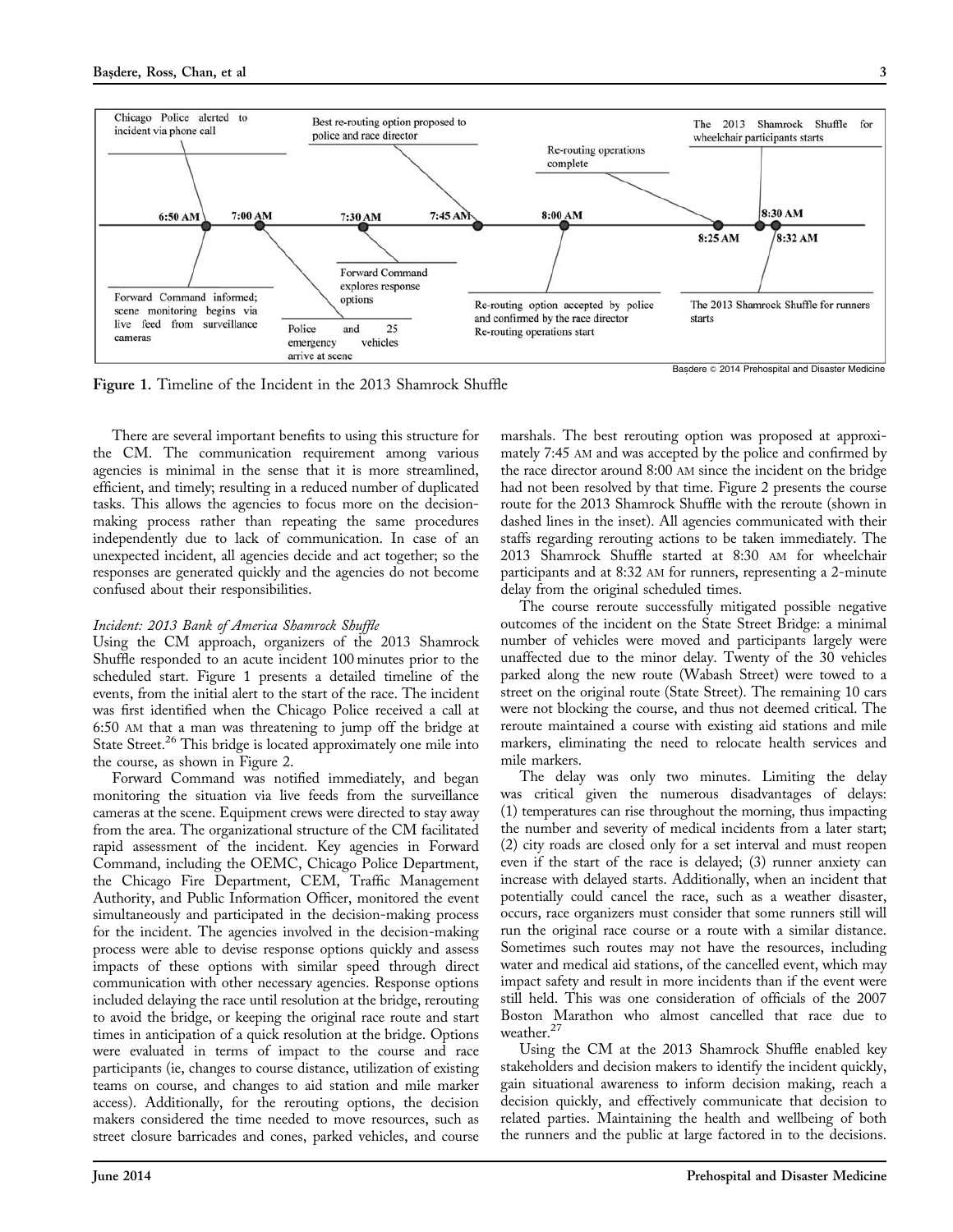<span id="page-3-0"></span>

Figure 2. Course Route for 2013 Shamrock Shuffle Including Reroute<sup>[28](#page-5-0)</sup>

The organizational structure maintained a cohesive group of decision makers from the City of Chicago, Chicago Event planning, and other key stakeholders to make real-time decisions. Rapid communication assisted the evaluation and execution of the rerouting decision. The information system provided key situational awareness.

# Discussion and Conclusions

Mass-gathering events are prone to not only incidents as described in this case report but also to manmade or natural disasters. This case report of the 2013 Shamrock Shuffle incident is an example of how the CM can be used to respond efficiently and effectively. [Table 1](#page-4-0) summarizes the key conclusions from the incident. The CM, with its established organization structure, communication, and information systems, enabled

good situational awareness, and led to good decision making and effective communications. The rerouting of the race course while maintaining key and crucial aid stations caused a 2-minute delay to the event start time, with likely minimal impact to the runners and the public.

Importantly, the Chicago Model is successful because it is an iterative process. Each iteration begins with an established organization structure of an ICS where roles and responsibilities are explicitly accepted. Dynamic information systems provide the necessary data for situation awareness and communication systems, allowing those in the organizational structure to respond actively in a timely manner. Each implementation of the CM, either at the Shamrock Shuffle or the Chicago Marathon, represents an iteration, continually allowing participants to test and improve the model. The iterative nature of the CM provides a valuable framework for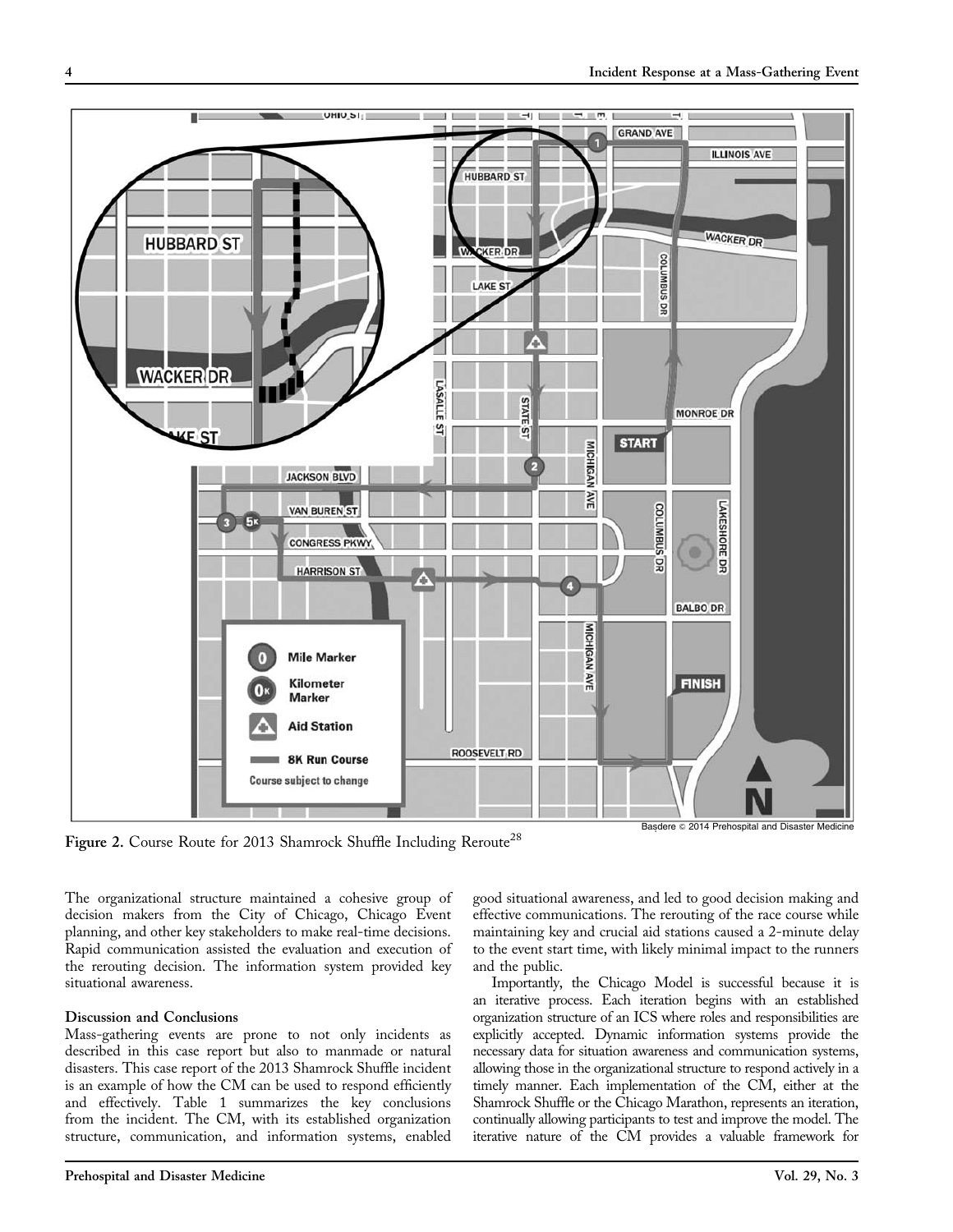## <span id="page-4-0"></span>Lessons Learned

- Mass-gathering events are often at risk for unexpected incidents.
- Responding effectively to unexpected incidents requires planning, preparedness, real-time situational awareness, coordinated decision making and effective communication systems.
- The iterative nature of the Chicago Model allows participants to test and continually improve the model.

#### Future Improvements and Possible Directions

- Planning a distributed and flexible communication protocol that enables filtering of various priority messages to key members of the CM can improve the performance of the model further.
- Formalizing a set of appropriate performance metrics is necessary to better evaluate various options.
- Developing a commonly-accepted set of metrics before an event can improve the decision making in the field, since each party member may have a different set of metrics and a different prioritization of those metrics.

Başdere @ 2014 Prehospital and Disaster Medicine

Table 1. Summary of the Key Conclusions From the Incident

continual updating of disaster preparedness plans, strengthening the ICS, enhancing information systems that provide situational awareness, and making communication systems more resilient to shocks often seen in disasters.

One area of ongoing improvement in the CM communications systems is planning further for a more distributed and flexible communication protocol that not only informs a large group of stakeholders in the CM (eg, event teams such as the weather update team, medical information team, and course management team, as well as external groups such as police and fire departments, the American Red Cross of Greater Chicago, and the OEMC), but also helps filter various priority messages to key members of the CM.

Information communication technologies have the potential to facilitate more widespread and potentially efficient communication systems to a large community in real time. This is often seen with the integration of mobile technology with voice communications, short messaging service (SMS), and even with social networking and Web 2.0 platforms. At the same time, the opportunity to integrate broad communication systems also can create information overload, where high priority and relevant information has the potential to be lost in the ''sea of noise'' or when recipients of mass communications are unclear about which messages entail immediate action.

Further determining and instituting of protocols for members in the CM to share either private or sensitive information during a dynamic incident is an iterative process. During the Shamrock Shuffle, members of the CM team awaited confirmation of the start time from trusted and key decision makers in the organizational structure. Despite both radio and mobile

communications, there were minor delays in communicating the adjusted start time from the Forward Command to those at the start line. In the future, plans and protocols which further create a structured closed loop of communication between key decision makers in the ICS and organizational structure may continue to improve the real-time communications system and mitigate any confusion or delay during a future incident. Separate radio channels or a specialized group SMS communication system are options for communication channels of this type, and can be considered by the CM members during the planning phases before the next event.

Critical to the successful response to the incident at the 2013 Shamrock Shuffle was a rapid evaluation of proposed options. Formalizing a set of performance metrics with which leaders can evaluate options is a valuable next step in this work, both in the preplanning phase when robust event plans that can be adapted quickly to meet changing needs are desirable, and during the event when decision makers must rapidly choose a response to minimize negative outcomes. In the Shamrock Shuffle, key metrics included the deviation from scheduled start time, disruption to runners (eg, ensuring access to health services and mile markers on the course), disruption to the public (eg, minimizing vehicles moved and ensuring access to medical resources to meet the needs of the public), and ease of implementation. Again, the collective decision-making processes established in the CM are essential, as each party may have a different set of metrics and a different prioritization of metrics. Developing a commonly accepted set of metrics before an event can significantly improve decision making in the field. The described incident in this case report shows the necessity of comprehensive planning systems in planning and execution stages of mass gatherings, specifically mass sporting events. Systems, such as CM, can fill this gap by creating common mental models between different agencies about their respective roles and responsibilities in the presence of unexpected events. Since the agencies are able to participate and contribute in a more flexible and iterative way over time, these systems evolve according to the changing needs of mass gatherings, likely creating more realistic and effective mental models. The incident described at the 2013 Shamrock Shuffle is an example of how collaborators using the Chicago Model were able to respond effectively to an unexpected event, providing both high-quality participant and public safety and better mass sporting event experience. These mental models can help agencies to determine their potential roles and responsibilities in more general settings such as disasters.

## Acknowledgements

The authors thank Mike Nishi (General Manager for the Shamrock Shuffle and the Chicago Marathon), Thomas Sivak (Manager of Emergency Response for the Shamrock Shuffle and the Chicago Marathon) and David Waskowski (Operations and Course Route Manager for the Shamrock Shuffle and the Chicago Marathon) for their clarifications about the timing of the incident and comments about the Chicago Model.

3. 'Gas leak' diverts marathon route. BBC News. April 13, 2008. http://news.bbc.co.uk/ 2/hi/uk\_news/7345058.stm. Accessed April 8, 2013.

References

<sup>1.</sup> World Health Organization. Communicable disease alert and response for mass gatherings: key considerations. http://www.who.int/csr/Mass\_gatherings2.pdf. Updated June 2008. Accessed June 18, 2013.

<sup>2.</sup> Marathon disrupted by passing trains, organizer blocks track. USA TODAY. September 27, 2005. http://usatoday30.usatoday.com/sports/olympics/summer/ 2005-09-27-marathon-trains\_x.htm. Accessed April 8, 2013.

<sup>4.</sup> Pittsburgh marathon disrupted by bomb scare; race route changed after device found in microwave. NY Daily News. May 2, 2010. http://www.nydailynews.com/news/ national/pittsburgh-marathon-disrupted-bomb-scare-race-route-changed-device-foundmicrowave-article-1.445850. Accessed April 8, 2013.